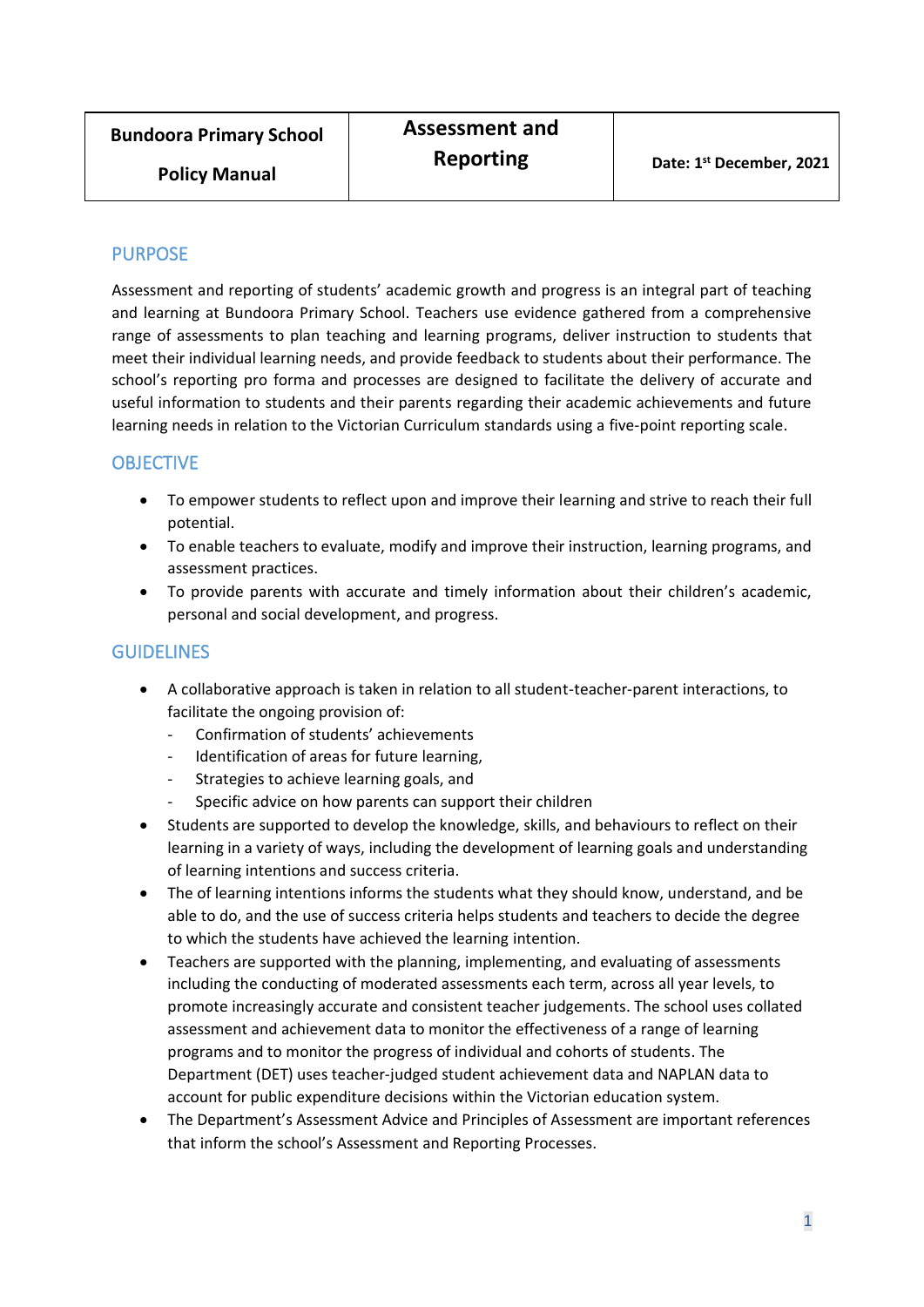• The Victorian Curriculum and Assessment Authority's (VCAA) Victorian Curriculum F-10: Revised Curriculum Planning and Reporting Guidelines provide advice for our school on the effective reporting of students' learning achievements.

### IMPLEMENTATION

- The School Improvement Team is responsible for decisions made in relation to the development and implementation of comprehensive assessment programs.
- Bundoora Primary School's Whole School Assessment Schedule document determines the assessments that are required to be conducted throughout each year, at each year level, including the timing of each assessment.
- The School Improvement Team and Professional Learning Community Leaders are responsible for ensuring that all teachers have the capacity to conduct the required assessments for their year level, as articulated in the BPS Whole School Assessment Schedule
- The Whole School Assessment Schedule will be reviewed annually by the School Improvement Team.
- Teachers will be provided with ongoing professional learning and support to enhance their capacity to generate, interpret and respond to information contained in student assessment data.
- The principal is responsible for advising the School Council of the school's decisions relating to reporting requirements and liaising with parents in relation to the format and content of the reporting process.
- Teachers are responsible for preparing Student Reports in accordance with Bundoora Primary School's Report Writing Guidelines.
- Teachers are responsible for liaising parents and students by conducting Parent Teacher Meetings and Student Lead conferences, in accordance with the Student Reporting Schedule and related processes and protocols
- The school will issue formal written reports to parents each June and December that contain judgements of student progress referenced against the Victorian Curriculum and a five-point reporting scale.
- Teacher-judged, Victorian Curriculum student achievement data is sent electronically to DET at the conclusion of each semester. Each year, the VCAA is responsible for collecting the NAPLAN achievement data for all Victorian Students in years 3, 5, 7, and 9 and does so in accordance with the Privacy and Data Protection Act 2014.
- The School Improvement Team regularly analyses collated student achievement and assessment data and information throughout the year, for the purpose of monitoring student learning and the school's progress in relation to the goals, targets and achievement milestones linked to the Key Improvement Strategies that he been articulated in Bundoora Primary School's Strategic Plan and the Annual Implementation Plan.

## FURTHER INFORMATION AND RESOURCES

• The Department's Policy and Advisory Library (PAL):